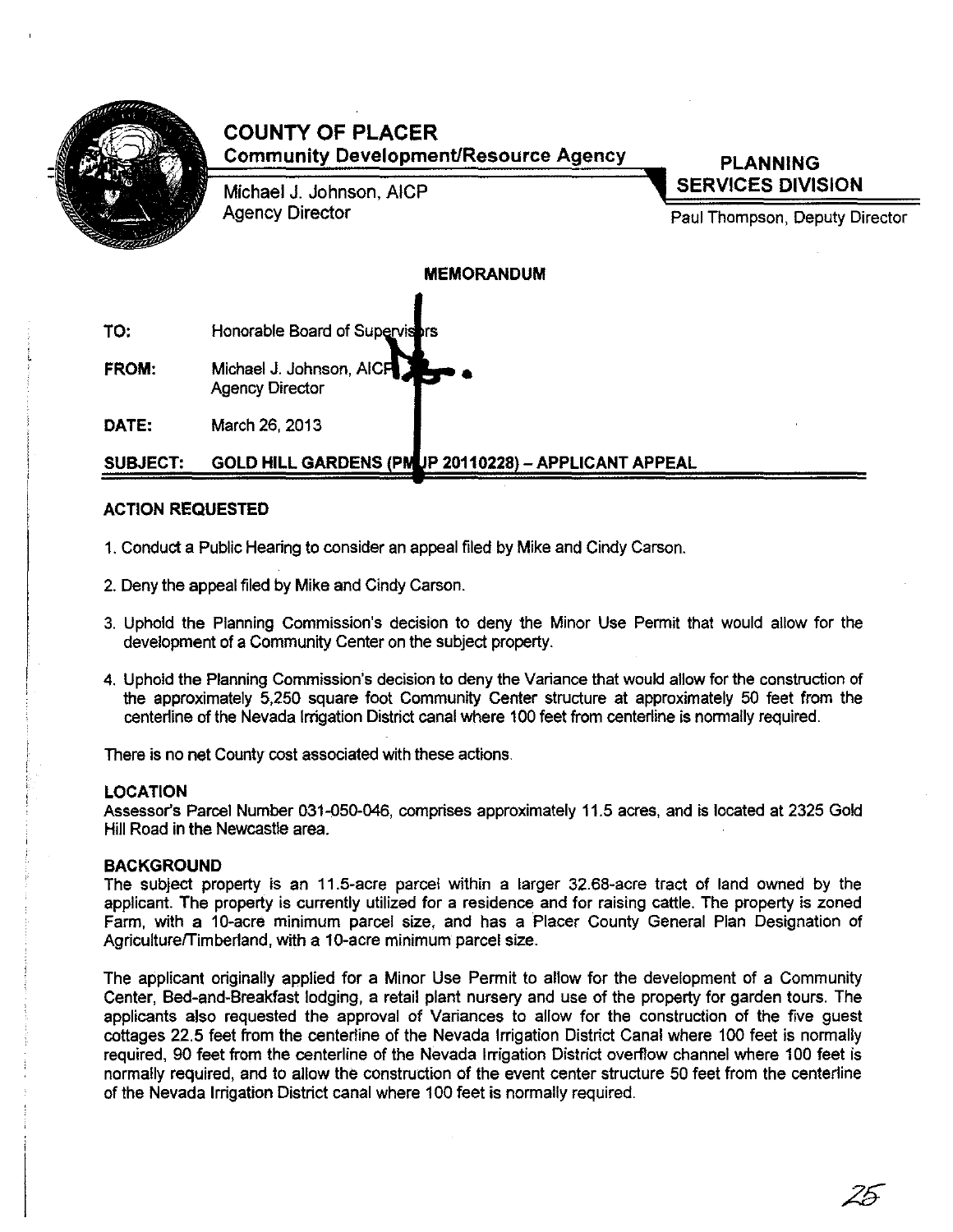The project was taken to a Zoning Administrator hearing on August 18, 2011 with a recommendation that the project was exempt from Environmental Review. At that hearing, the Zoning Administrator found that the project was not exempt from Environmental Review, and deemed the project incomplete pending successful completion of Environmental Review. On November 25, 2011, the appellants submitted an Environmental Questionnaire, and thereafter, staff prepared a Mitigated Negative Declaration. On June 25, 2012, the Mitigated Negative Declaration was sent to the California Public Clearinghouse and the public review period for the environmental document began. The 30 day public review period was complete on July 24,2012.

On June 12, 2012, the Planning Director issued a Planning Director's Determination regarding entitlement requests for Community Centers. As set forth in Section 17.58.120(0) of the Placer County Code (Referral to Planning Commission), the Planning Director has the ability to refer a Minor Use Permit to the Planning Commission for a public hearing when it is deemed necessary because of unique or unusual circumstances. Because of concerns raised at recent Board of Supervisors meetings related to Community Centers within the County, the Planning Director concluded that it was appropriate for the Planning Commission to act as the decision-making body on "Community Center" uses. This determination was made by the Planning Director to assure the highest level of public review for "Community Center" uses and because the community would be best served with the Planning Commission as the decision-making body on "Community Center" uses, as the Planning Commission represents broad community interests.

# Rural Lincoln Municipal Advisorv Council

On June 18, 2012, the project was presented before the Rural Lincoln Municipal Advisory Council as an Action Item. After a presentation and after hearing public comment, the Council unanimously voted to continue the item to the July 16, 2012 Municipal Advisory Council meeting, in order to afford the opportunity to the Council members and the public to review the environmental document.

Prior to the July 16, 2012 Rural Lincoln Municipal Advisory Council meeting, the Council members were given copies of the Mitigated Negative Declaration. At that meeting, the Council was presented with an overview of the Gold Hill Gardens project and had an open discussion about the merits of the proposal and the accompanying Mitigated Negative Declaration. After a question and answer session that involved the public, the appellants, Council members and County staff, the Council took action on the project. Council Member Lefty abstained from voting, and the remaining council voted 3-0 to deny the project, based on a concurrence among the council members that the Mitigated Negative Declaration was an inadequate environmental document for the project, that the project warranted the preparation of an Environmental Impact Report, and that there was a general lack of information about the project on the part of County staff. The Council made this determination based on their interpretation of the Mitigated Negative Declaration, finding that it did not properly address and mitigate for noise and traffic impacts.

# Newcastle/Ophir Municipal Advisory Council

On June 21, 2012, the project was presented before the Newcastle/Ophir Municipal Advisory Council as an Action Item. After a presentation and after hearing public comment, the Council unanimously voted to continue the item to the July 19, 2012 Municipal Advisory Council meeting in order to afford the opportunity to review the environmental document to the Council members and the public.

At the July 19, 2012 Newcastle/Ophir Municipal Advisory Council meeting, the Council took action to approve a motion (three ayes, two noes, one abstain and one absent) to provide information on behalf of the MAC to the Planning Commission. This information is included in a letter to the Planning Commission Chairman (Attachment G) and is summarized as follows 1) Traffic impacts on Gold Hill Road and Highway 193 should be carefully studied. In addition, the MAC recommended that a traffic turnout be constructed on the appellants' property to allow traffic driving on Gold Hill Road from the direction of Highway 193 to turn around; 2) A reasonable time limit should be set for evening events and noise from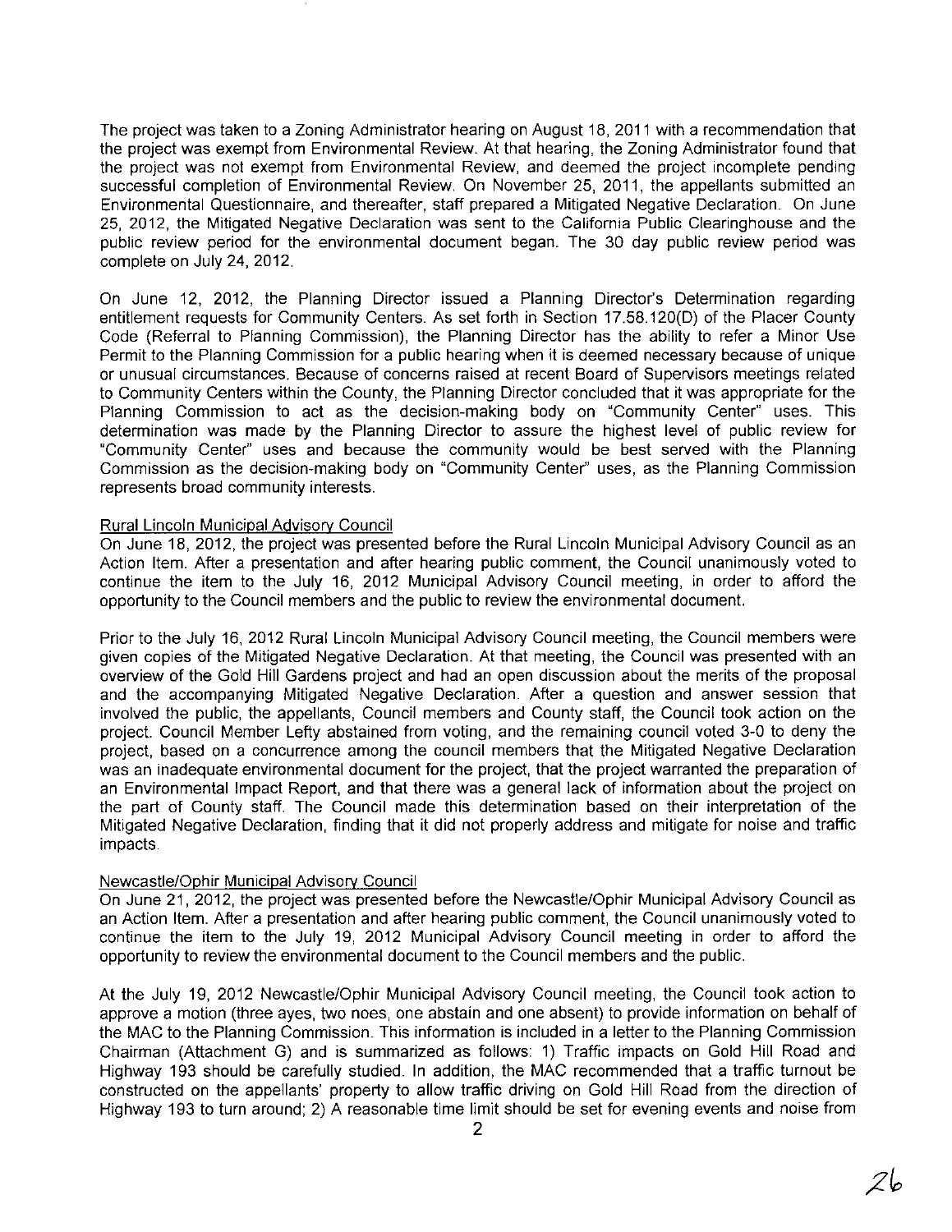events should be closely monitored; and 3) Placer County should review Commercial Centers proposed on properties zoned agricultural carefully.

#### Agricultural Commission

The Agricultural Commission requested and the project was subsequently presented to the Agricultural Commission on October 29, 2012 as an Action Item. The appellants were not made aware of this meeting and, as a result, the appellants were not present. After hearing a brief presentation from staff and comments from members of the public, the Agricultural Commission made a motion to deny the project, stating that "the project did not enhance the marketability of the agricultural use of the property" and that a Community Center in an agriculturally zoned area should be associated with an agricultural use on the property. The Commission unanimously voted to deny the project and approve the motion

On February 6, 2013, the appellants attended an Agricultural Commission meeting and requested that the Gold Hill Gardens Minor Use Permit be heard a second time as an Action Item. The Commission granted the request in order to give the appellants an opportunity to present the project, and on March 11, 2013, the appellants returned. The appellants made their presentation and the Commission heard public comment on the project. At the conclusion of the public comment period, the Commission took action to forward to the Board of Supervisors its previous decision, as written in its letter to the Placer County Planning Commission on November 5, 2012 (Attachment H).

# Planning Commission Hearings

# August 9, **2012** Hearing

The project was presented to the Planning Commission on August 9, 2012. The appellants' original proposal consisted of a three-phase development that included a Community Center, a Guest Ranch and a Retail Plant Nursery with garden tours. As originally proposed by the appellants, the project would include a nine-bedroom Guest Ranch (four bedrooms in the existing residence and five guest cottages) available for operation all days of the week on a year-round basis, a Community Center for up to 200 guests available for operation between the hours of 11 :00 am and 10:00 pm all days of the week on a year-round basis, construction of an approximately 5,250 square foot event center structure, a 90-stall parking area, a 5,000 square foot retail nursery to operate during business hours Wednesday through Sunday with periodic garden tours, and construction of septic systems, a public water well, a paved driveway encroachment, paved circulation areas and paved drive aisles. The appellants also requested the approval of Variances to allow for the construction of the five guest cottages 22.5 feet from the centerline of the Nevada Irrigation District Canal where 100 feet is normally required, 90 feet from the centerline of the Nevada Irrigation District overfow channel where 100 feet is normally required, and to allow the construction of the event center structure 50 feet from the centerline of the Nevada Irrigation District canal where 100 feet is normally required.

After extensive analysis, staff initially recommended approval of the proposed project. As stated in the initial analysis, staff determined that the design and use of the project complied with the standards of the Farm zone district and the definition of "Community Center" as found in the Zoning Ordinance (Section 17.04.03 Definitions, Community Center). Further, staff determined that potentially significant environmental impacts identified during the environmental review process could be mitigated to a less than significant level, such that the proposed project would be compatible with the surrounding neighborhood.

The Planning Commission heard a brief presentation from staff, testimony from the appellants and from several members of the public. Concerns discussed by the Commission included traffic, noise, the number of guests (200) and the number of operational days per year. The Planning Commission expressed concerns that, as proposed, the project had the potential to impact the rural nature of the surrounding agricultural areas and neighboring properties. Because of this, the Planning Commission took action to continue the project and gave direction to the appellants to work with staff to reduce the overall scale of the project.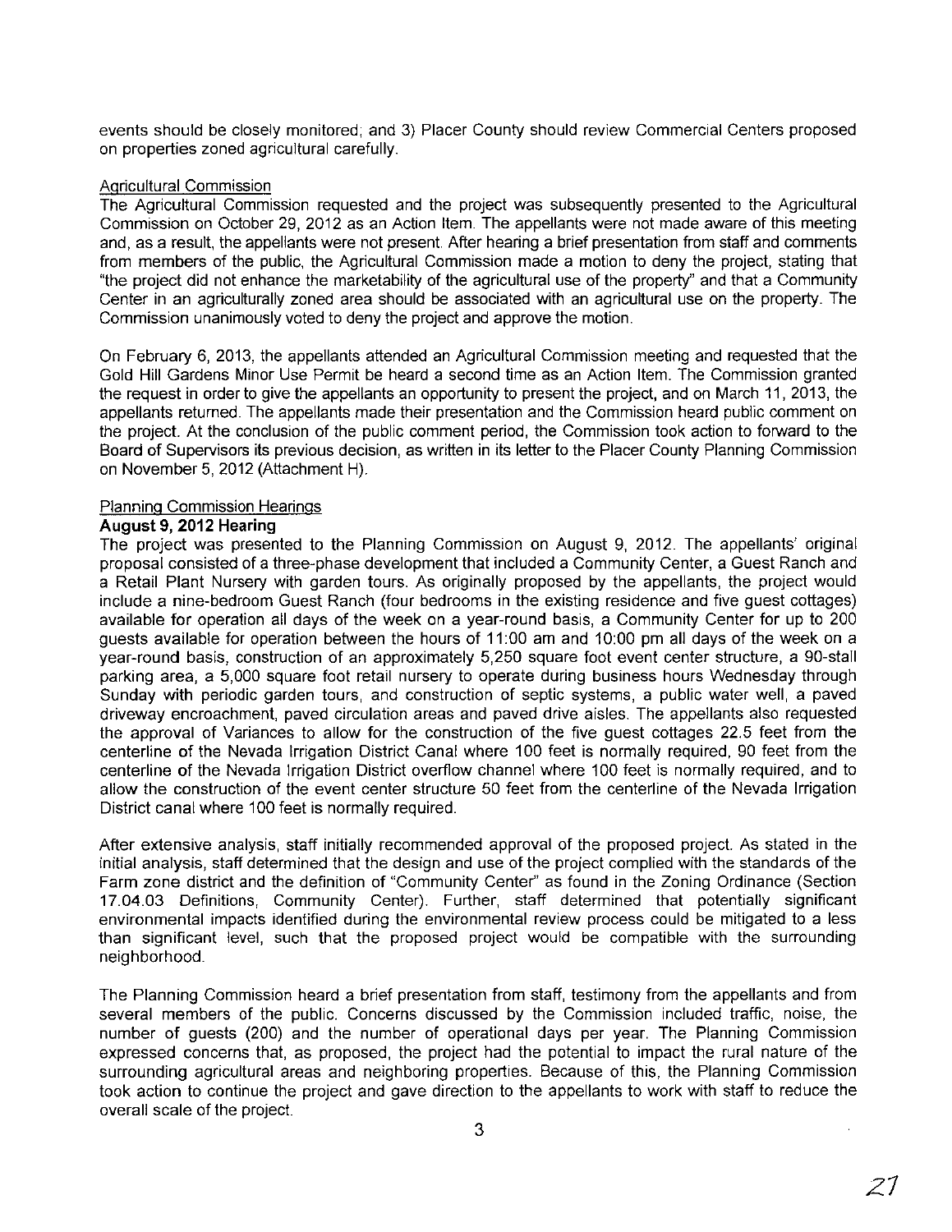After working with staff, the appellants revised the project description to eliminate the phasing aspect of the project, reduced the maximum number of guests from 200 to 150, reduced the ultimate number of operational days for events from 365 to 59, reduced the necessary parking from 90 stalls to 60, and eliminated the need for a public water well. Additionally, staff determined that an increase in the number of guest ranch cottages to allow for a total of five was consistent with the proposed use and the intent of the<br>the Farm zone district. Based upon the revisions incorporated by the appellants, staff again Based upon the revisions incorporated by the appellants, staff again recommended approval of the project based upon the direction provided by the Planning Commission.

# November 8,2012 Hearing

The project was presented before the Planning Commission again on November 8, 2012. At that hearing, the Planning Commission heard a brief presentation from staff and considered testimony from the appellants and several members of the public. During its deliberations, the Planning Commission expressed concerns regarding enforcement of noise violations, whether there was a nexus between the Community Center and agricultural uses on the property (nursery, cow/calf operation), whether approval of the project would set a precedent for other projects in similar zone districts, and whether the project was appropriate in the proposed location and within an agricultural zone district (Farm).

At the conclusion of the Commission's discussion, a majority of the Commission determined that there was not a sufficient nexus between the agricultural use of the property and the proposed Community Center such that approval of the Community Center as a part, or an enhancement of, an agricultural use could be justified. Further, the Commission determined that the Community Center was largely a commercial use located in a rural area surrounded by agricultural and residential uses. Based on these determinations, the Commission concluded that the Community Center was not an appropriate use for the subject property. The Planning Commission adopted a motion (5: 11:0 with Commissioner Johnson opposing and Commissioner Brentnall absent) to deny the Community Center portion of the project and the Variance to allow for the construction of the Community Center structure 50 feet from the centerline of the Nevada Irrigation District canal (which was sUbsequently appealed by the appellants), and to deny the Variance to allow for the construction of the Guest Ranch cottages 90 feet from the centerline of the Nevada Irrigation District overflow channel (which was not appealed by the appellants). The Planning Commission also took action to approve the remaining nursery, garden tours and guest ranch portions of the project, to approve the elimination of the Building Envelope delineated in Parcel Map book 30, page 89 and as required in Note 3 of that map and, to approve the request for a Variance to allow for the construction of the guest ranch cottages 22.5 feet from the centerline of the Nevada Irrigation District Canal. The Planning Commission requested that staff return to the Planning Commission with modified conditions of approval reflecting its decision.

# December 20, 2012 Hearing

The Conditions of Approval for the Gold Hill Gardens project were modified consistent with the direction given at the November 8, 2012 Planning Commission hearing. On December 20, 2012, the modified Conditions of Approval were presented as a Consent Item to the Planning Commission. The Planning Commission took action to approve of the modified Conditions of Approval for the Gold Hill Gardens Community Center project (6:0:0:1 with Commissioner Brentnall abstaining due to his absence at the November 8, 2012 hearing). This vote constituted final action on all portions of this application request.

# APPEAL

On December 31, 2012, Mike and Cindy Carson submitted an appeal (Attachment B) of the Planning Commission's decision to deny the Community Center portion of the project proposal and Variance to allow for the construction of the Community Center structure 50 feet from the centerline of the Nevada Irrigation District canal. The appellants did not appeal the Commission's denial of a Variance to allow for the construction of the Guest Ranch cottages 90 feet from the centerline of the Nevada Irrigation District overflow channel or the Commission's approval of the remaining portions of the Project. As a result, the approvals of the remaining portions of the Project were not stayed pending this appeal. Discussion of the remaining portions of the project is not part of this appeal other than as background information.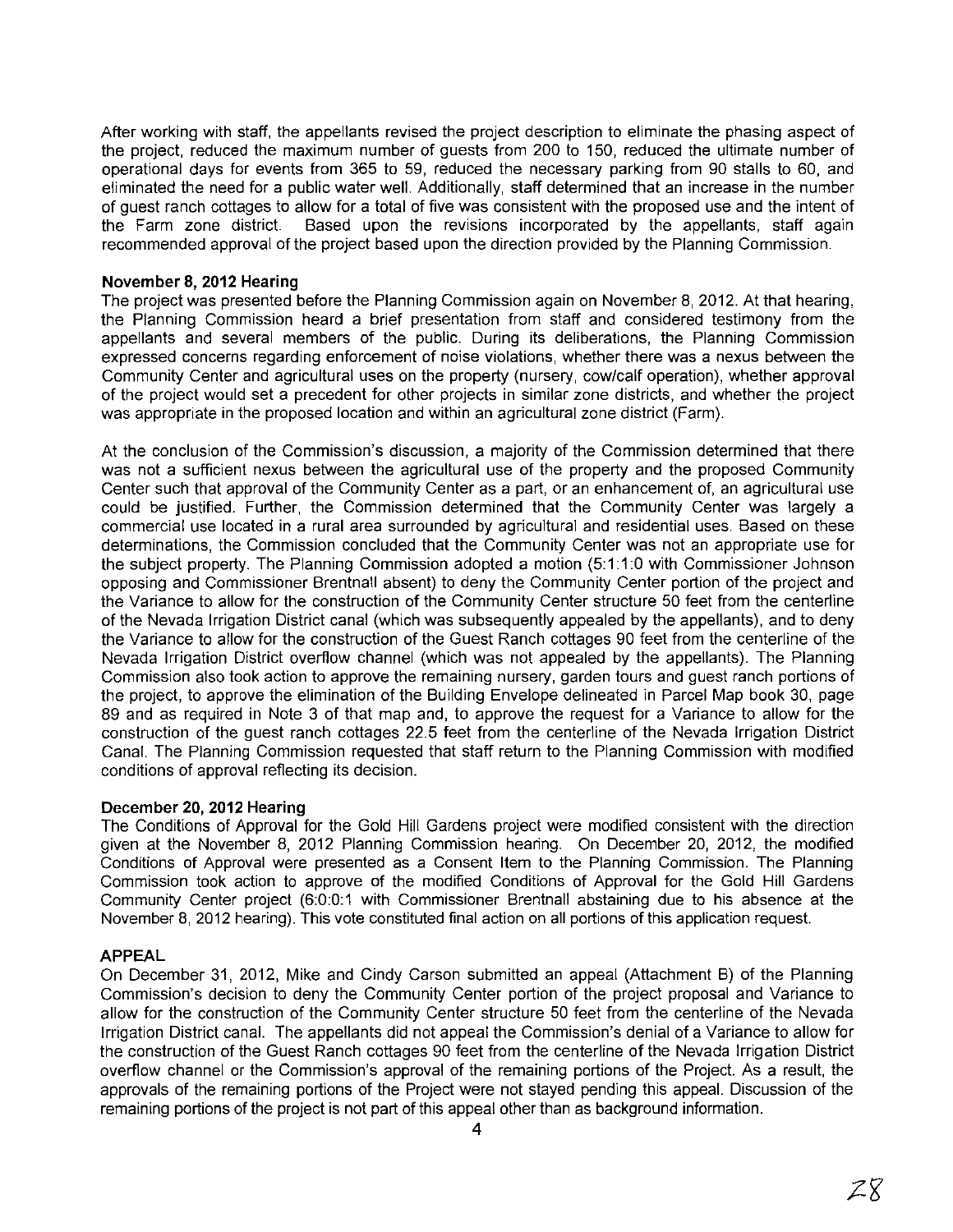The appellants contend in their appeal that the Planning Commission did not properly apply the County Code for Community Centers in making their decision to deny the Community Center portion of the project. Additionally, the appellants contend that their due process rights were infringed upon by lack of timely notice to attend the October 29, 2012 Agricultural Commission meeting. The appellants state in their appeal that an adverse recommendation by the Agricultural Commission resulted from their absence at the meeting and that the recommendation was prejudicial to their application, significantly affecting the Planning Commission's decision on the project.

#### Planning Commission Application of County Code

The appellants contend that the Planning Commission did not properly apply County Code in their review of the Community Center aspect of the proposed project. However, the appeal submitted by the appellants did not include a discussion of how they came to this conclusion or any support for their determination. For this reason, staffs response to the appellants' claim is limited to a discussion of the information that was provided to the Planning Commission prior to the decision on the project

#### Staff Response:

On June 12, 2012, the Community Development Resources Agency Director issued a Planning Director's Determination regarding entitlement requests for Community Centers. This Determination included an indepth discussion of how and why the Planning Director determined that all "Community Center" applications be reviewed by the Planning Commission. This memorandum was forwarded to the Planning Commissioners via e-mail on June 22, 2012, and was also included in the staff report packets that the Planning Commission received prior to the August 9, 2012 hearing. The memorandum was provided to the Planning Commission to apprise the Planning Commission of the nature of Community Centers, Placer County Code applicable to Community Centers, and considerations to take into account when reviewing and analyzing the merits of Community Centers as Action Items. The memorandum specifically cited applicable code sections of the Placer County Zoning Ordinance and the Placer County General Plan. Therefore, it is clear that the Planning Commission was aware of and took into consideration the Placer County Code applicable to Community Centers at the time the Commission made its decision on the Gold Hill Gardens project.

In addition to the Planning Director's Determination, prior to each Planning Commission hearing, the Commission was provided with a staff report for the Gold Hill Gardens Community Center project. Each staff report included a discussion of the project proposal, appropriate findings, a discussion of the Development Review Committee's analysis of the project, and all pertinent sections of County Code. In addition, attached to each staff report were the recommended Conditions of Approval for the project, site plans, exhibits and the Mitigated Negative Declaration for the project. Essentially, the staff reports provided to the Planning Commission included all information necessary to apprise the Planning Commission of the details of the proposed project, staffs analysis of the project and the County Code applicable to the project Based on this, in conjunction with presentations from staff, testimony by the appellants and the public and the information included in the Planning Director's Determination, the Planning Commission made the determination that the proposed Community Center was not an appropriate use for the property, considering the project's location and the surrounding area.

# Due Process Rights Related to Agricultural Commission Meeting

The appellants contend that their Due Process rights were infringed upon when they did not receive timely notice to attend the October 29,2012 Agricultural Commission meeting. The appellants further contend that their absence from the meeting resulted in an adverse determination by the Agricultural Commission for the Community Center, based on incomplete information. Finally the appellants assert the determination made by the Agricultural Commission was prejudicial to their application and significantly affected the outcome of the Planning Commission's review and determination.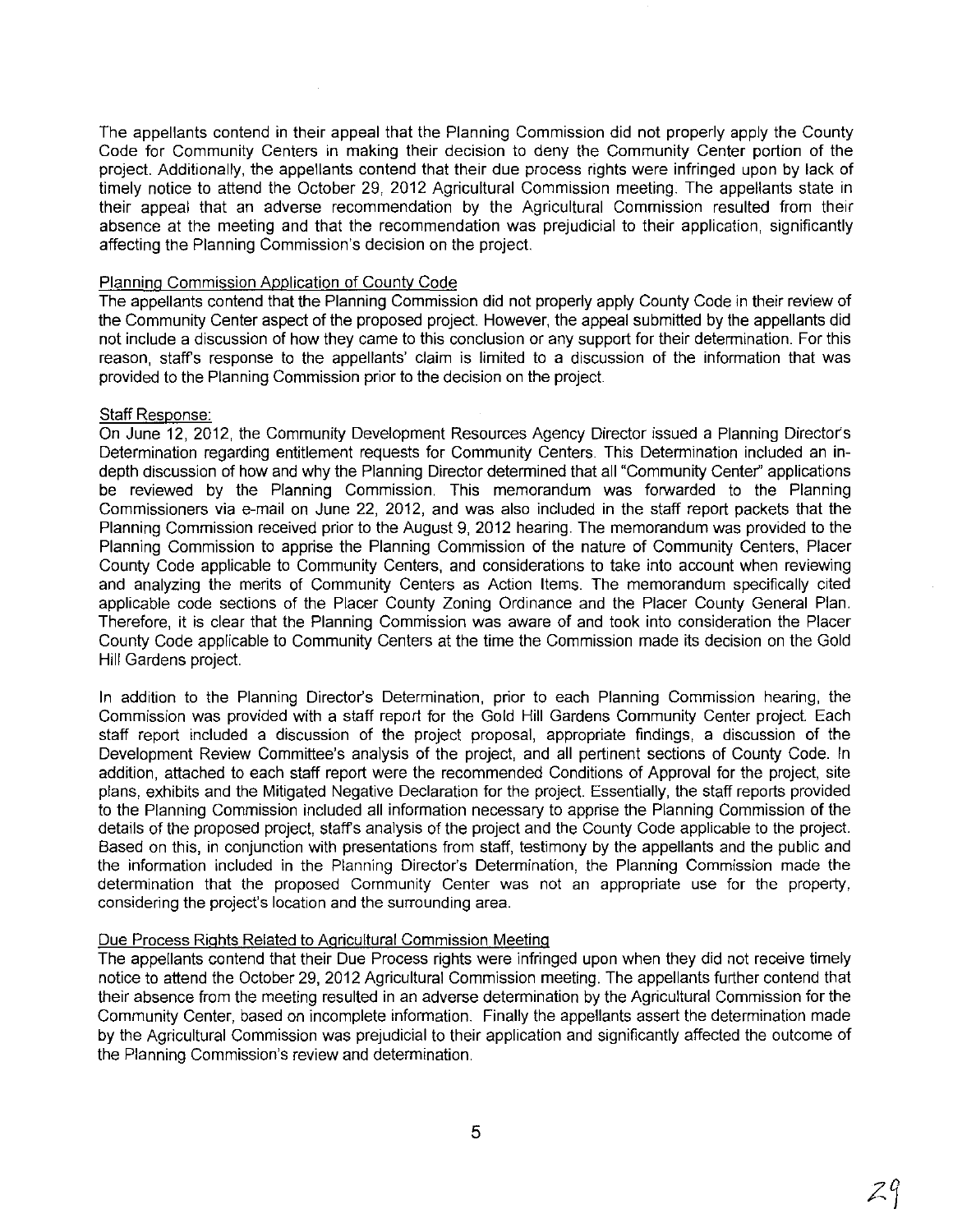# Staff Response:

The Agricultural Commission is a separate advisory body established by this Board to "act and be an advisory body to and for the Board of Supervisors on all matters pertaining to agriculture." (County Code Section 2.60.090.) While the Agricultural Commission is also authorized to "advise the board and county departments of the effect and utilization of county resources" including "land uses", the Zoning Code does not require any land use project be heard and acted upon by the Agricultural Commission before coming before the approving hearing body (in this case, the Planning Commission).

The Planning Services Division does not provide nor is it required by law to provide notice of Agricultural Commission meetings. Staff members attend Agricultural Commission meetings when requested. While the appellants were not notified of the October 29, 2012 meeting by the Agricultural Commission, staff disagrees with appellants' contentions that this resulted in a violation of their due process rights before the Planning Commission. The Planning Commission held two lengthy evidentiary hearings on the Gold Hill Gardens project. During the November  $8<sup>th</sup>$  hearing, the appellants raised their concerns over the failure of notice of the Agricultural Commission meeting. The Agricultural Commissioner testified before the Planning Commission on the Agricultural Commission's discussion of this project during its October 29<sup>th</sup> meeting and the appellants had the opportunity to respond to the same before the Planning Commission. After public testimony concluded, the Planning Commission deliberated at length on the merits of the Gold Hill Gardens project, and, pursuant to the law, considered the merits of the project in light of the testimony and evidence presented to it at its three hearings. Therefore, staff finds no merit in appellants' contention that their due process rights were violated by the failure of the Agricultural Commission to notice appellants of its October 29, 2012 meeting.

In addition, this appeal before the Board is a "de novo" hearing during which the Board will weigh the evidence, facts and testimony related to the proposed Community Center. The appellants will have the opportunity to present testimony regarding the merits of their project, including issues related to the agricultural aspects of the same.

# Prejudice to Minor Use Permit Application

The appellants contend that the determination made by the Agricultural Commission was prejudicial to their application and significantly affected the outcome of the Planning Commission's review and determination. The rationale behind this contention is that, had the Agricultural Commission been presented the totality of the project, including insight from the appellants, the Agricultural Commission would have had sufficient information to support the project, and that support could have positively affected the Planning Commission's decision on the project.

# Staff Response:

As the appellants were not in attendance at the first Agricultural Commission hearing on this project, it is not possible to conject how their presence may or may not have impacted the vote on the project. The appellants presented their project to the Agricultural Commission at its March **11,** 2013 meeting. After receiving public input, the Agricultural Commission again forwarded its previous recommendation to the Board of Supervisors.

# **CONCLUSION**

In its analysis of the issues raised by the appellants, staff finds no merit in the issues raised. The Planning Commission, after conducting two separate public hearings and considering the oral and written testimony of the appellants, staff and the public, concluded that the Community Center (and associated variance) portion of the Gold Hill Gardens project was not appropriate for the subject property and the surrounding area. Staff recommends the Board deny the appeal and uphold the Planning Commission's denial of the Community Center and variance to the NID canal setback